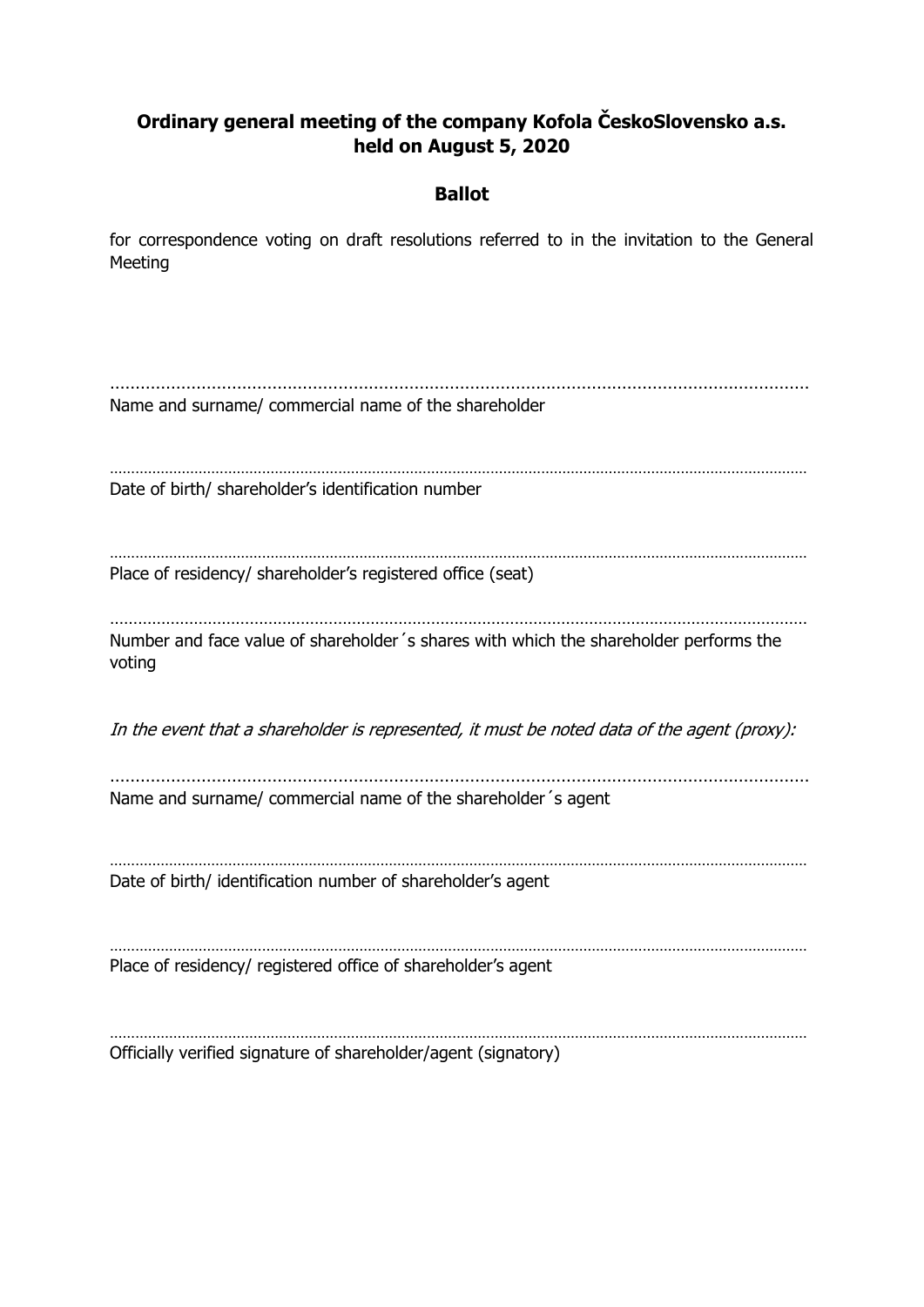# **Ordinary general meeting of the company Kofola ČeskoSlovensko a.s. held on August 5, 2020**

### **Ballot**

for correspondence voting on draft resolutions referred to in the invitation to the General Meeting

| Resolution of the item no. 2: Decision on the amendment of the articles of association of<br>the Company with effect from January 1, 2021                                                                                                                                                                                                                                                                                                                                                                                                                                                                                                                                       |            |                |                |
|---------------------------------------------------------------------------------------------------------------------------------------------------------------------------------------------------------------------------------------------------------------------------------------------------------------------------------------------------------------------------------------------------------------------------------------------------------------------------------------------------------------------------------------------------------------------------------------------------------------------------------------------------------------------------------|------------|----------------|----------------|
| <b>Draft resolution:</b>                                                                                                                                                                                                                                                                                                                                                                                                                                                                                                                                                                                                                                                        | <b>FOR</b> | <b>AGAINST</b> | <b>ABSTAIN</b> |
| "The General Meeting of the Company has made the following<br>decision to amend the Articles of Association of the Company<br>with effect from January 1, 2021:                                                                                                                                                                                                                                                                                                                                                                                                                                                                                                                 |            |                |                |
| In Article 9 (9.2) of the Articles of Association of the Company<br>the paragraph (a) is amended as follows:                                                                                                                                                                                                                                                                                                                                                                                                                                                                                                                                                                    |            |                |                |
| "a share in profit and/or other own resources and/or liquidation<br>surplus if a profit and/or other own resources and/or liquidation<br>surplus is determined for distribution among shareholders;"                                                                                                                                                                                                                                                                                                                                                                                                                                                                            |            |                |                |
| Article 9 (9.4) or the Articles of Association of the Company is<br>amended as follows:                                                                                                                                                                                                                                                                                                                                                                                                                                                                                                                                                                                         |            |                |                |
| "A Shareholder has the right to make proposals and<br>counterproposals on the matters included in the agenda of the<br>General Meeting. Proposals and counterproposals delivered to<br>the Company no later than 3 days before the General Meeting<br>will be published on the Company's website by the Board of<br>Directors without undue delay. If the proposals and<br>counterproposals are delivered no later than 5 days before the<br>General Meeting the Board of Directors will also publish its<br>opinion without undue delay. Where the proposals and<br>counterproposals include explanation, the explanation will also<br>be published by the Bord of Directors." |            |                |                |
| In Article 11 (11.2) of the Articles of Association, the paragraphs<br>$(j)$ and $(k)$ are inserted:                                                                                                                                                                                                                                                                                                                                                                                                                                                                                                                                                                            |            |                |                |
| "(j) approve the remuneration policy and the reports on<br>remuneration under the Capital Market Undertakings Act;                                                                                                                                                                                                                                                                                                                                                                                                                                                                                                                                                              |            |                |                |
| (k) approve significant transaction under Section 121s et seq. of<br>the Capital Market Undertakings Act;"                                                                                                                                                                                                                                                                                                                                                                                                                                                                                                                                                                      |            |                |                |
| The existing Article 11 $(11.2)$ (j) is numbered as paragraph $(l)$ .                                                                                                                                                                                                                                                                                                                                                                                                                                                                                                                                                                                                           |            |                |                |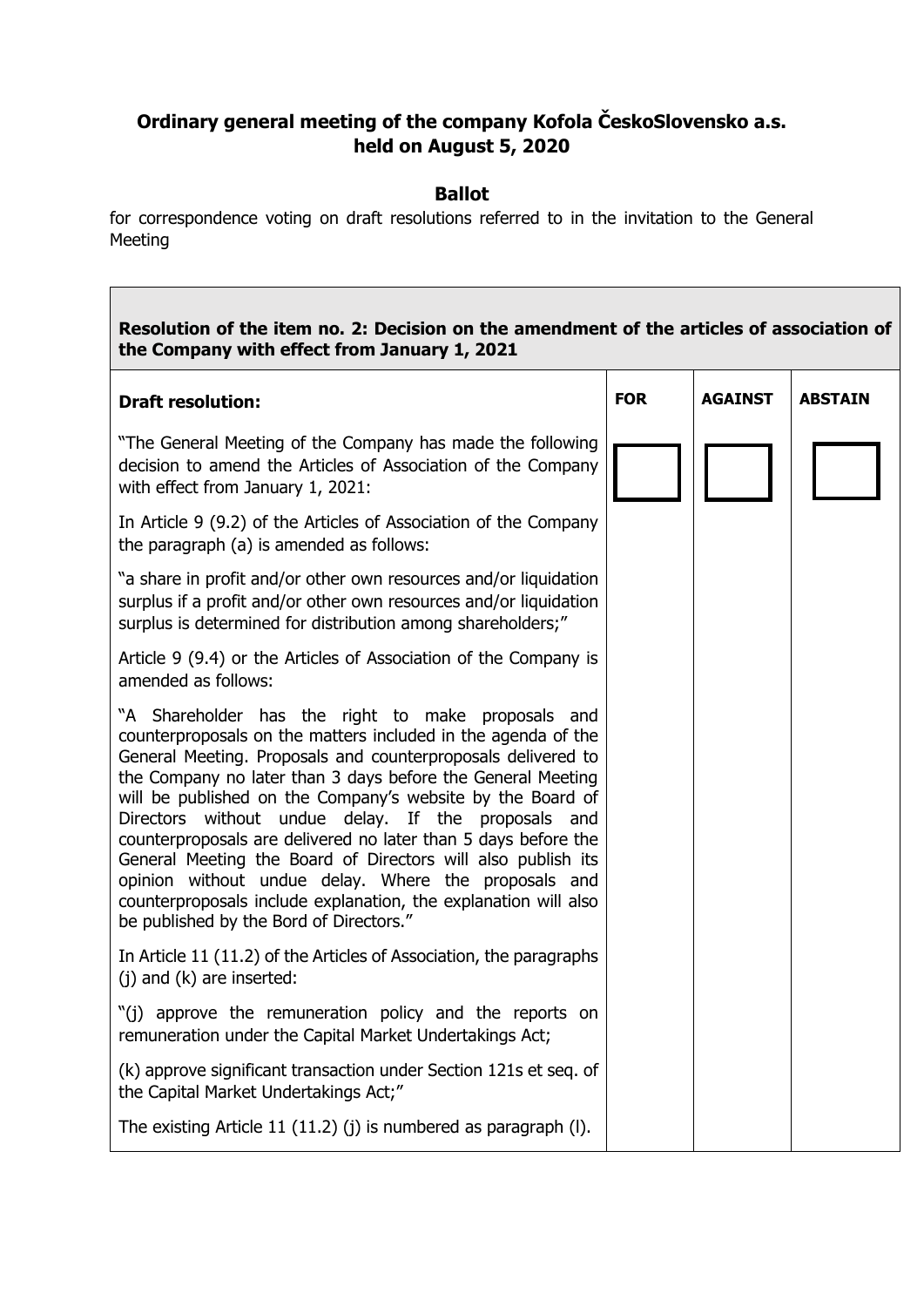| Article 11 (11.6) of the Articles of Association of the Company is<br>amended as follows:                                                                                                                                                                                                                                                                                                                                                                                                                                                                                                                                                                                                                                                                                                                                                  |  |  |
|--------------------------------------------------------------------------------------------------------------------------------------------------------------------------------------------------------------------------------------------------------------------------------------------------------------------------------------------------------------------------------------------------------------------------------------------------------------------------------------------------------------------------------------------------------------------------------------------------------------------------------------------------------------------------------------------------------------------------------------------------------------------------------------------------------------------------------------------|--|--|
| "An invitation to a General Meeting must include the statutory<br>information. In the case of a proposal to amend the Articles of<br>Association, also a brief, apt description, and the reasons<br>concerning the intended amendment to the Articles of<br>Association must be cited in the invitation. The full proposal of<br>the amendment to the Articles of Association will be published<br>by the Board of Directors on the website of the Company<br>together with the invitation to the General Meeting and the<br>Company will enable every shareholder to consult the<br>amendment to the Articles of Association in the registered seat<br>of the Company within the period stated in the invitation to the<br>General Meeting; the shareholders will be notified of this right in<br>the invitation to the General Meeting." |  |  |
| At the end of Article 12 (12.2) of the Company Articles of<br>Association, a following sentence is inserted:                                                                                                                                                                                                                                                                                                                                                                                                                                                                                                                                                                                                                                                                                                                               |  |  |
| "The participation of a person designated by the shareholder<br>under Section 399 (2) of the Business Corporations Act is not<br>allowed, except for a person assisting to a shareholder who has<br>disability under the relevant legislation."                                                                                                                                                                                                                                                                                                                                                                                                                                                                                                                                                                                            |  |  |

#### **Resolution of the item no. 5: Approval of Company´s financial statements for the year 2019 and the consolidated financial statements of Kofola ČeskoSlovensko Group for the year 2019**

| Draft resolution (1):                                                                                                    | <b>FOR</b> | <b>AGAINST</b> | <b>ABSTAIN</b> |
|--------------------------------------------------------------------------------------------------------------------------|------------|----------------|----------------|
| "The General Meeting approves the annual financial statements<br>of the Company as of 31/12/2019."                       |            |                |                |
| Draft resolution (2):                                                                                                    | <b>FOR</b> | <b>AGAINST</b> | <b>ABSTAIN</b> |
| "The General Meeting approves the consolidated financial<br>statements of Kofola ČeskoSlovensko Group as of 31/12/2019." |            |                |                |

**Resolution of the item no. 6: Decision on the policy of remuneration of the Board of Directors members and the Supervisory Board members**